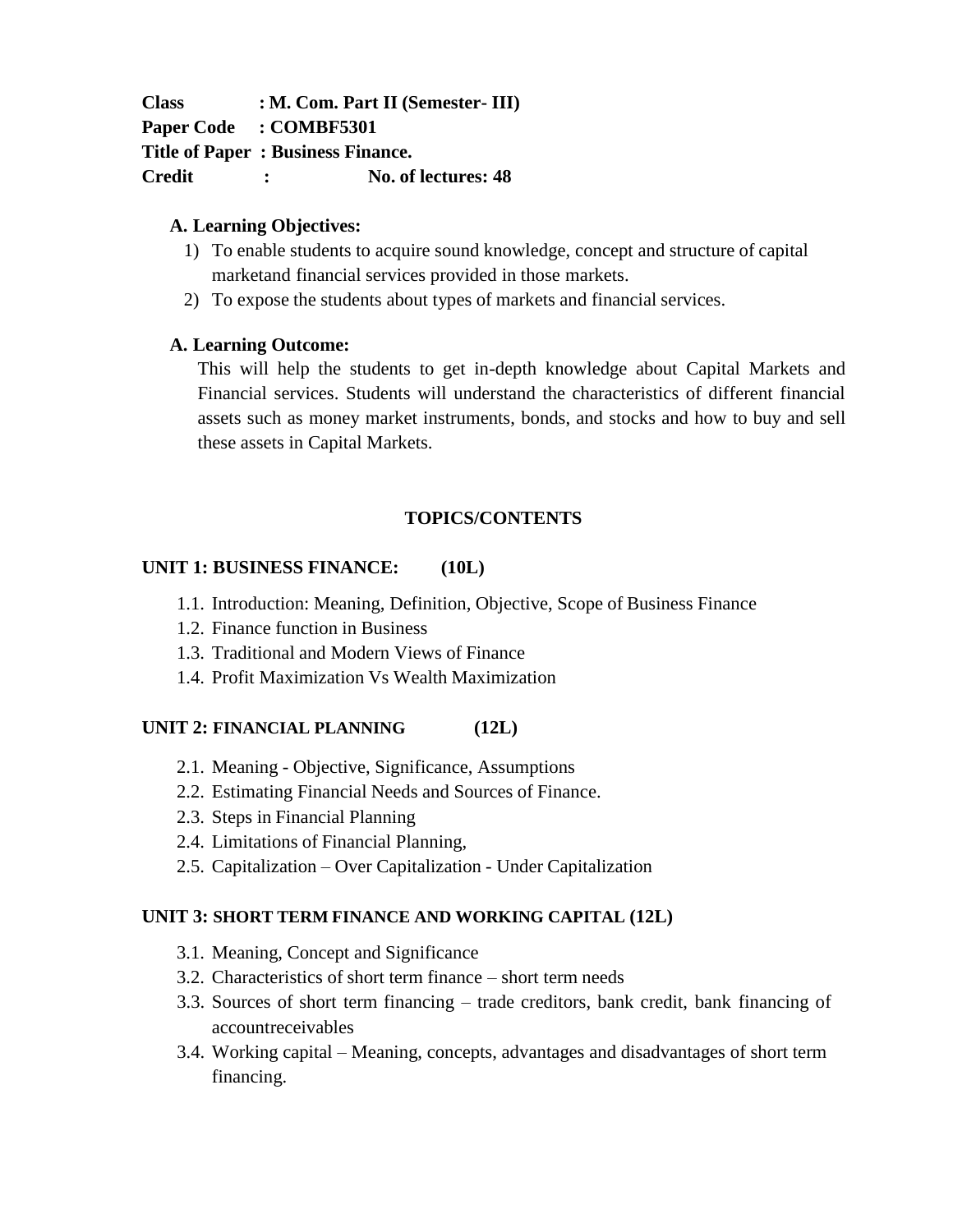# **UNIT 4: CRPORATE SECURITIES AND SOURCES OF LONG TERM FINANCE (14L)**

4.1 Ownership securities - equity shares: characteristics, advantage and disadvantages, preference shares: characteristics, advantage and disadvantages, Companies Act (Amendment) 2013

4.2Creditor's securities- Debentures: Characteristics, Classification, Procedure of issuingdebentures and Bonds.

4.3The dividend decision: Background of dividend policy, measures of dividend policy,dividend yield and dividend payout.

#### **References:**

- 1) P.V.Kulkarni: Business finance, Himalaya Publishing House
- 2) S.C.Kuchal: Corporate Finance, Chaitanya Publishing House, Allahabad
- 3) Prasana Chandra: Financial Management: Theory and Practice
- 4) William L. Maggiuson, Scott B. Smart, Lawrence J. Gitman : Principles of corporatefinance, Cengage Learning Private Limited, Dehli
- 5) Aswath Damodaram: Corporate Finance: Theory and Practice, Wiley International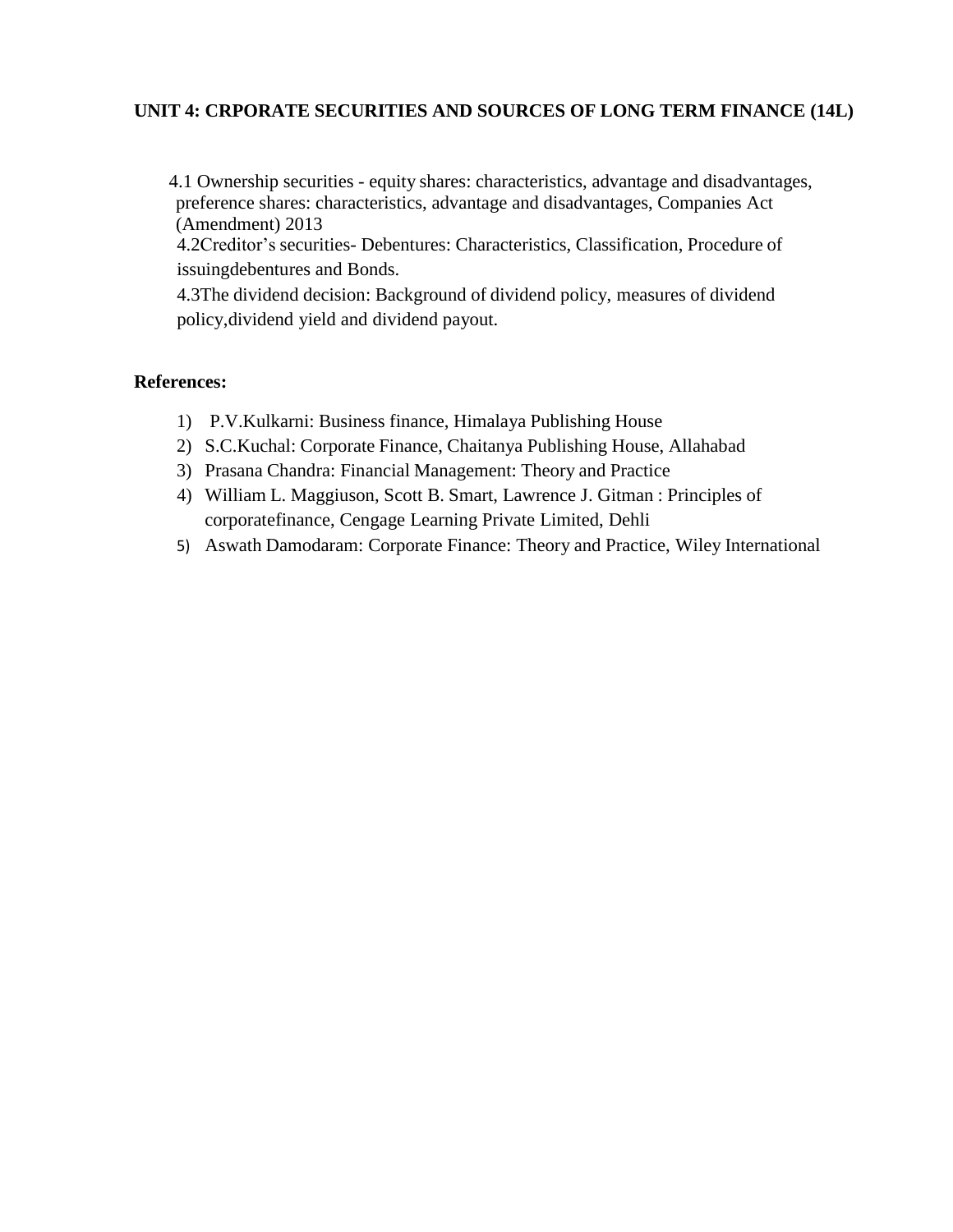# **Class: M.Com. II (Semester- III) Paper Code: COMRMB5302**

# **Paper: I Title of Paper: Research Methodology for Business Credit: 3 Credits No. of lectures: 48**

#### **Course Objectives:**

- 1. To acquaint the students with the areas of Business Research Activities.
- 2. To enhance capabilities of students to conduct the research in the field of business and socialsciences.
- 3. To enable students, in developing the most appropriate methodology for their research studies.
- 4. To make them familiar with the art of using different research methods and techniques.

#### **Course Outcomes:**

The course offers to the under graduate students to learn about the various applications of research methodology, role of research methodology in the business. It may further help the students for pursuing to qualifying exams like PET, etc. As research is a part of the curriculum of the courses.

| Unit         | <b>Chapter</b>                                                                               | <b>Periods/Lectures</b> |
|--------------|----------------------------------------------------------------------------------------------|-------------------------|
| No.          |                                                                                              |                         |
| $\mathbf I$  | 1. Introduction to Business Research:                                                        | 08                      |
|              | 1.1 Introduction Definition, Objectives, Significance                                        |                         |
|              | 1.2 Types of Research and Criteria of research                                               |                         |
|              | 1.3 Features of a Good Research                                                              |                         |
|              | Steps in Research Process and Research Methodsversus<br>1.4                                  |                         |
|              | Methodology                                                                                  |                         |
| $\mathbf{I}$ | 2. Formulation of the Research Problem                                                       | 16                      |
|              | 2.1 Development of the ResearchHypotheses                                                    |                         |
|              | 2.3 Research Design& Sampling:                                                               |                         |
|              | 2.4 Research Problem: Defining the Research Problem, Techniques                              |                         |
|              | involved inDefining Research Problem.                                                        |                         |
|              | 2.5 Hypotheses: Meaning, Definition & Types of Hypothesis,                                   |                         |
|              | Formulation of the Hypotheses, Methods of testing Hypothesis                                 |                         |
|              | 2.6 Research Design: Meaning, Nature & Classification of Research                            |                         |
|              | Design, Needfor Research Design, Phases/Steps in Research Design                             |                         |
|              | 2.7 Sampling: Meaning & definition of Sampling, Key terms in                                 |                         |
|              | Sampling, Types of Sampling, Probability & Non-probability                                   |                         |
| III          | 3. Data Collection, Measurement & Scaling, Processing of Data:                               | 12                      |
|              | <b>Sources of DataCollection:</b>                                                            |                         |
|              | 3.1 Primary Data: Methods of Data Collection, Merits & Demerits                              |                         |
|              | 3.2 Secondary Data: Internal & External Sources of Data Collection                           |                         |
|              | 3.3 Measurement & Scaling: Meaning & Types of Measurement<br>Scale, Classification of Scales |                         |
|              | 3.4 Processing of Data: Editing, Coding, Classification & Tabulation.                        |                         |
|              | Analysis & Interpretation of Data: Types of Analysis-Univariate,                             |                         |
|              | Bivariate andMultivariate Analysis of Data                                                   |                         |
| IV           | 4 Research Report and Mode of Citation & Bibliography:                                       | 12                      |
|              | 4.1 Research Report: Importance of Report Writing, Types of                                  |                         |
|              | Research Reports, Structure or Layout of Research Report                                     |                         |
|              | 4.2 Mode of Citation & Bibliography: Author, Date, System,                                   |                         |
|              | Footnote or EndnoteSystem, Use of Notes.                                                     |                         |
|              | <b>Total Periods</b>                                                                         | 48                      |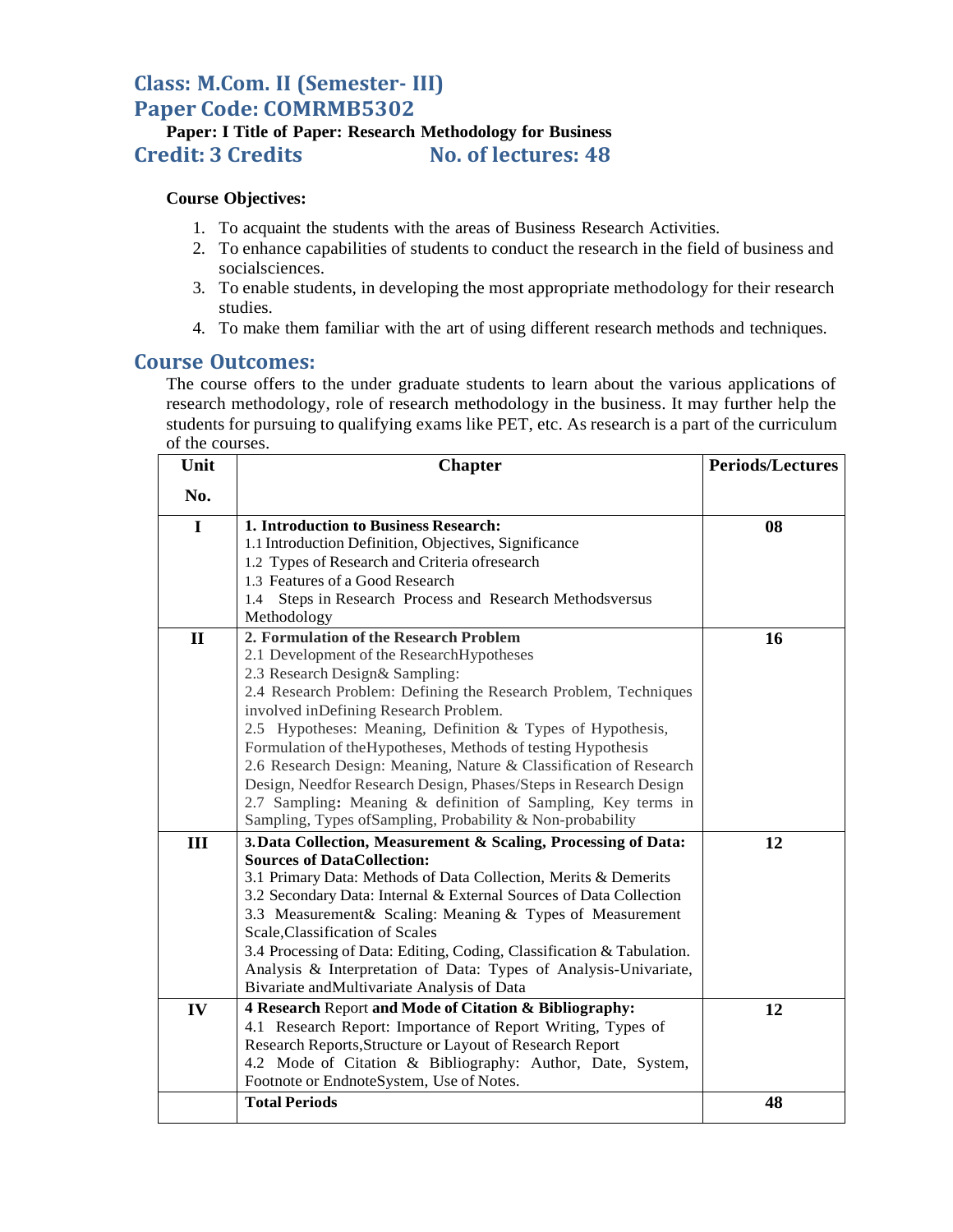# **Recommended Books:**

1. Alan Bryman & Emma Bell (2008), Business Research Methods, Oxford University Press, New York.

2. Anil Kumar Gupta (2011), Research Methodology-Methods & Techniques, Vayu Education of India, New Delhi.

3. AnwarulYaqin (2011), Legal Research and Writing Methods, LexisNexis Butterworths Wadhwa, Nagpur.

4. C. R. Kothari (2008), Research Methodology-Methods & Techniques, New Age International Publishers, New Delhi.

5. Deepak Chawla &NeenaSondhi (2011), Research Methodology-Concepts and Cases, Vikas Publishing House Pvt. Ltd., New Delhi.

6. Dipak Kumar Bhattacharyya (2013), Research Methodology, Excel Books, New Delhi.

7. Donald R. Cooper & Pamela S. Schindler (1999), Business Research Methods, Tata McGraw-Hill Edition, New Delhi.

8. P. L. Bhandarkar, T. S. Wilkison& D. K. Laldas (1993), Methodology & Techniques of Social Research, Himalaya Publishing House, Mumbai.

9. Pradeep Aaglave (2000). SanshodhanPadhatishastraVaTantre, Vidhya Prakashan, Nagpur.

10. Ram Ahuja (2003), Research Methods, Rawat Publications, Jaipur.

11. Russell K.. Schutt (2006), Investigating the Social World-The Process and Practice of Research, Sage Publication, New Delh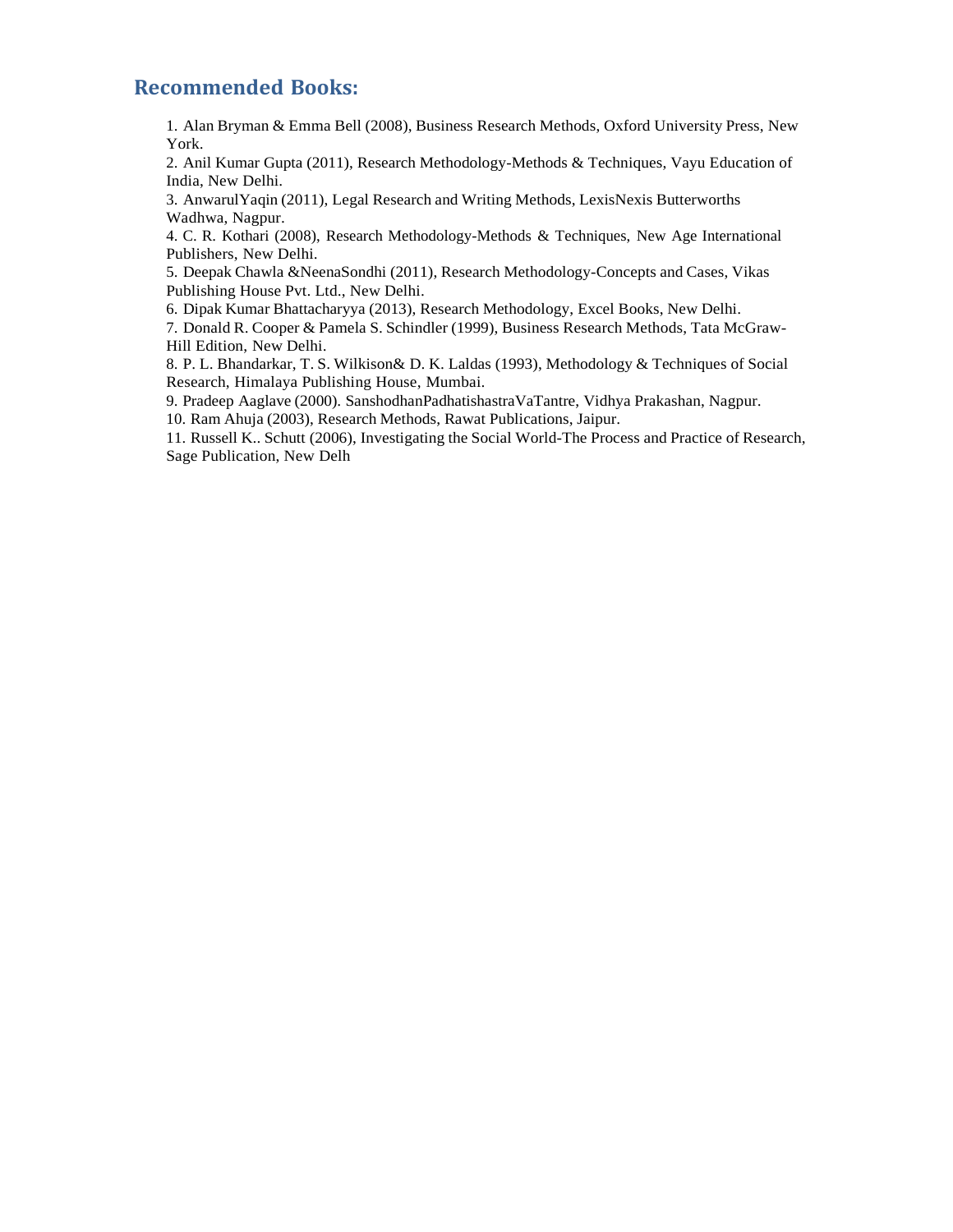# **SYLLABUS FOR M. Com. Part II (w. e. from June, 2020) Academic Year 2020-21**

**Class : M. Com. Part II (Semester- III) Paper Code: COMAA5303 Paper : SPECIAL PAPER - V Title of Paper: ADVANCED AUDITING Credit : 04 No. of lectures: 48**

#### **Learning Objectives:**

- To impart knowledge and develop understanding of methods of audit and their application.
- To understand the audit process in corporate sector.
- To know the applications of computer in the process of audit.

#### **Learning Outcome:**

This course will enable students about audit process and procedure to be conducted in corporate sector. Course will also make them able to find out the frauds and errors which may occur in various types of companies. It will also helpful to understand the use of computers in audit process.

# **CONTENTS**

| Unit 1: | <b>Introduction:</b>                                             | (10) |  |  |
|---------|------------------------------------------------------------------|------|--|--|
|         | 1.1 Auditing concepts. Basic principles governing an audi-       |      |  |  |
|         | 1.2 Relationship of auditing with other disciplines              |      |  |  |
|         | 1.3 Overview of Standard setting process                         |      |  |  |
|         | 1.4 Role of Auditing and Assurance,                              |      |  |  |
|         | 1.5 Standard and Auditing and Assurance Standard Board in India. |      |  |  |
|         | 1.6 Brief study of Standards on Auditing issued by the ICAI.     |      |  |  |
| Unit 2: | <b>Audit of Limited Companies:</b>                               | (16) |  |  |
|         | 2.1 Preliminaries to the audit of limited company                |      |  |  |
|         | 2.2 Audit of share capital transactions                          |      |  |  |
|         | 2.3 Debentures and other transactions                            |      |  |  |
|         | 2.4 Audit report with special reference to CARO 2003             |      |  |  |
|         | 2.5 Profit and divisible profit - Dividends - Investigation.     |      |  |  |
|         |                                                                  |      |  |  |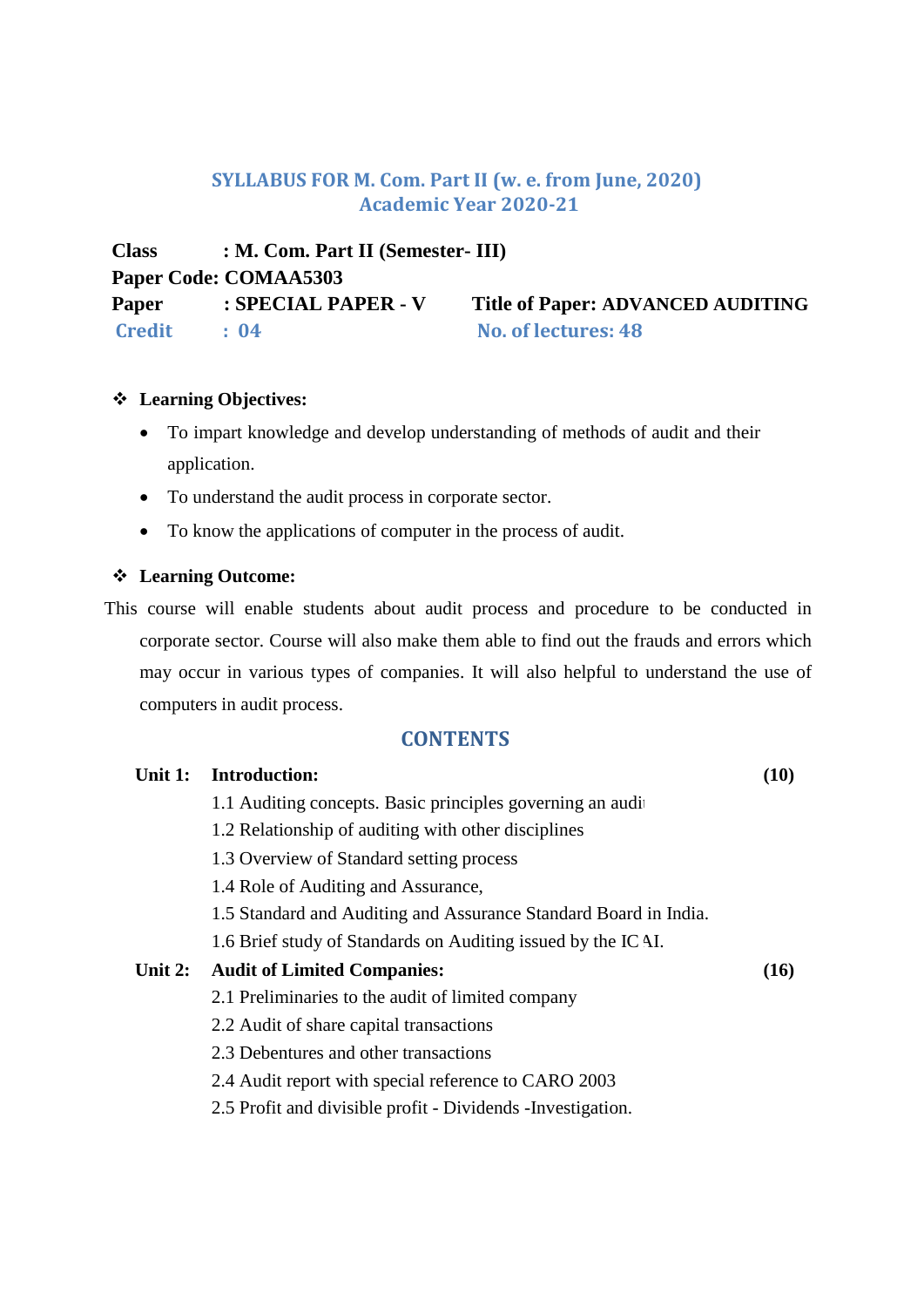# **Unit 3: Audit Committee and Corporate Governance: (12) 3.1 Corporate Governance:** Introduction, Verification of Compliance ofCorporate Governance. **3.2 Audit Committee:** Constitution, Powers of Audit Committee **3.3** CEO/CFO Certification to Board **3.4** Report on Corporate Governance. **audit <b>a Computerized Information System (CIS) Environment:**  $(10)$ 4.1 Special aspects of CIS Audit Environment 4.2 Need for review of internal control 4.3 Use of Computers for Audit purposes 4.4 Audit tools - Test packs 4.5 Computerized audit programme. **Recommended Books & Journals:**

- Spicer and Peglar : Practical Auditing.
- Kamal Gupta : Contemporary Auditing–Tata Mc Graw Hill.
- Basu and R.C. Saxena : Auditing.
- Jagadish Prasad : Auditing : Principles.
- Auditing D.G–Prasuna ICFAI Press
- Mohan Bhatia Auditing in a computerized environment Tata Mc Graw Hill
- Recent Materials available on internet regarding various audits.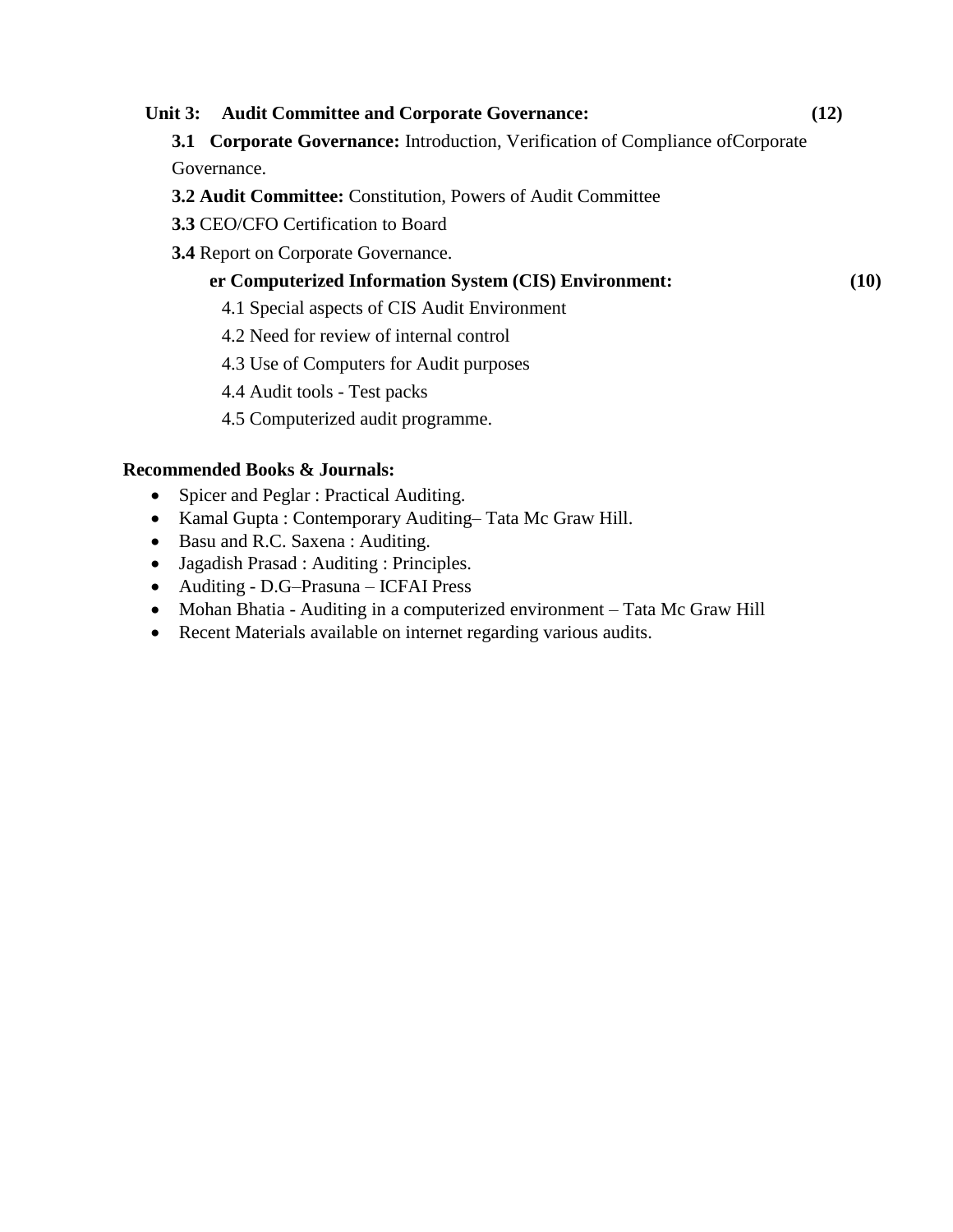# **SYLLABUS FOR M. Com. Part II (w. e. from June, 2020)Academic Year 2020-21**

# **Class : M. Com. Part II (Semester- III) Title of**

# **Paper: SPECIALIZED AREAS IN AUDITING**

**Paper Code : COMSAA5304 Paper: SPECIAL PAPER – VI**

**Credit : 04 No. of lectures: 48**

# **Learning Objectives:**

- To impart knowledge and develop understanding of methods of audit in specializedareas.
- To understand the audit process of different entities including audit of Govt. authorities.

# **Learning Outcome:**

This course will enable students about audit process and procedure to be conducted in various entities such as banks, co-operative societies, special units and Govt. organizations. Course will also make able to find out the frauds and errors which may occur in the organizations.

# **CONTENTS**

| Unit 1: | <b>Audit of Banks:</b>                                     | (12) |  |
|---------|------------------------------------------------------------|------|--|
|         | 1.1 Salient features of enactments affecting Banks         |      |  |
|         | 1.2 Bank Audit, its approach- Steps in Bank Audit          |      |  |
|         | 1.3 Checking of Assets and Liabilities                     |      |  |
|         | 1.4 Scrutiny of Profit & Loss items                        |      |  |
|         | 1.5 Audit Report of Banks - Long Form Audit Report         |      |  |
| Unit 2: | <b>Audit of Specialized Units:</b>                         | (12) |  |
|         | 2.1 Special features of audit of Educational Institutions, |      |  |
|         | 2.2 Special features of audit of Hotel,                    |      |  |
|         | 2.3 Special features of audit of Club,                     |      |  |
|         | 2.4 Special features of audit of Hospital,                 |      |  |
|         | 2.5 Special features of audit of Charitable Trusts.        |      |  |